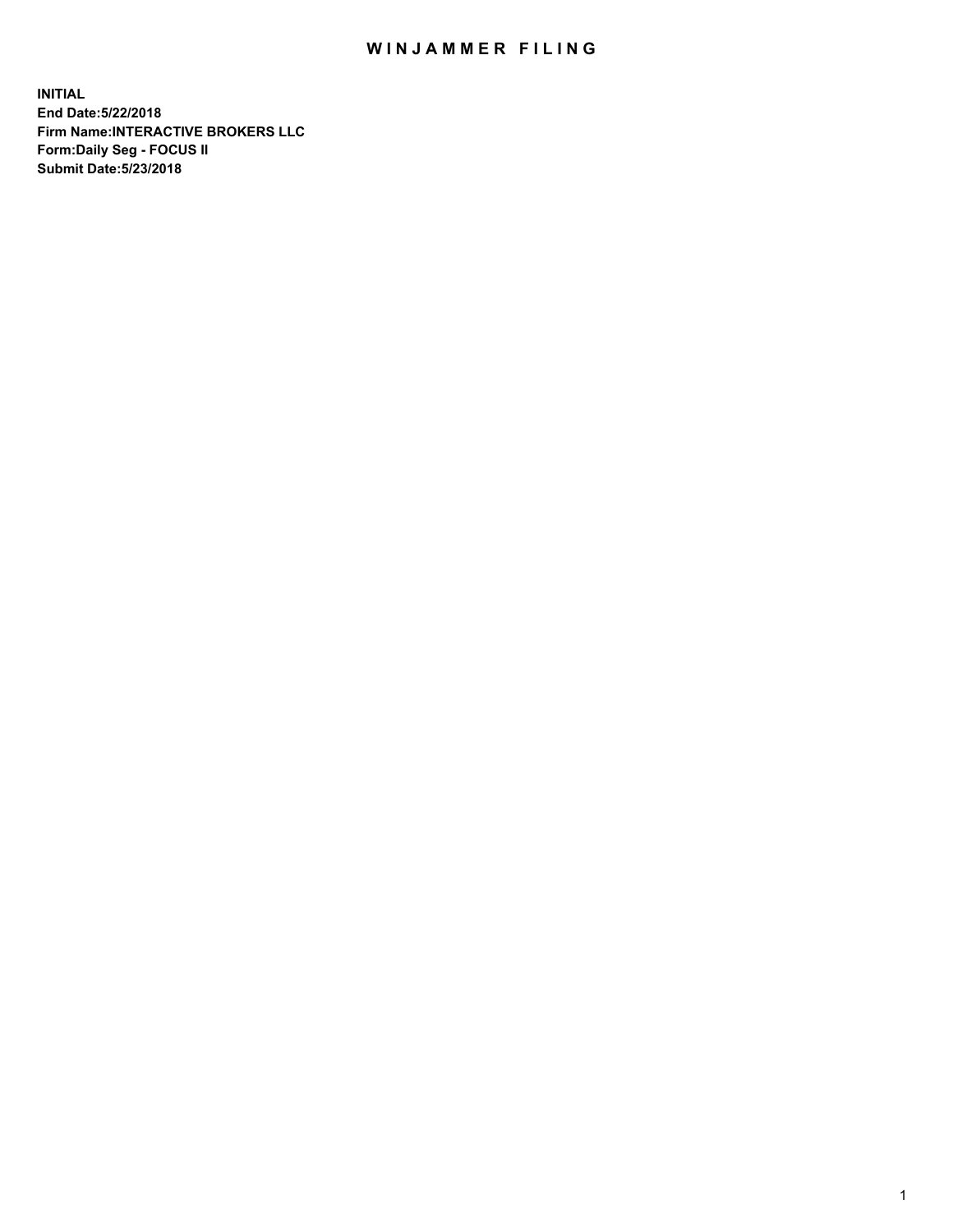## **INITIAL End Date:5/22/2018 Firm Name:INTERACTIVE BROKERS LLC Form:Daily Seg - FOCUS II Submit Date:5/23/2018 Daily Segregation - Cover Page**

| Name of Company<br><b>Contact Name</b><br><b>Contact Phone Number</b><br><b>Contact Email Address</b>                                                                                                                                                                                                                          | <b>INTERACTIVE BROKERS LLC</b><br>James Menicucci<br>203-618-8085<br>jmenicucci@interactivebrokers.c<br>om |
|--------------------------------------------------------------------------------------------------------------------------------------------------------------------------------------------------------------------------------------------------------------------------------------------------------------------------------|------------------------------------------------------------------------------------------------------------|
| FCM's Customer Segregated Funds Residual Interest Target (choose one):<br>a. Minimum dollar amount: ; or<br>b. Minimum percentage of customer segregated funds required:%; or<br>c. Dollar amount range between: and; or<br>d. Percentage range of customer segregated funds required between:% and%.                          | $\overline{\mathbf{0}}$<br>0<br>155,000,000 245,000,000<br>0 <sub>0</sub>                                  |
| FCM's Customer Secured Amount Funds Residual Interest Target (choose one):<br>a. Minimum dollar amount: ; or<br>b. Minimum percentage of customer secured funds required:%; or<br>c. Dollar amount range between: and; or<br>d. Percentage range of customer secured funds required between:% and%.                            | $\overline{\mathbf{0}}$<br>$\overline{\mathbf{0}}$<br>80,000,000 120,000,000<br>00                         |
| FCM's Cleared Swaps Customer Collateral Residual Interest Target (choose one):<br>a. Minimum dollar amount: ; or<br>b. Minimum percentage of cleared swaps customer collateral required:% ; or<br>c. Dollar amount range between: and; or<br>d. Percentage range of cleared swaps customer collateral required between:% and%. | $\overline{\mathbf{0}}$<br>$\overline{\mathbf{0}}$<br>0 <sub>0</sub><br><u>00</u>                          |

Attach supporting documents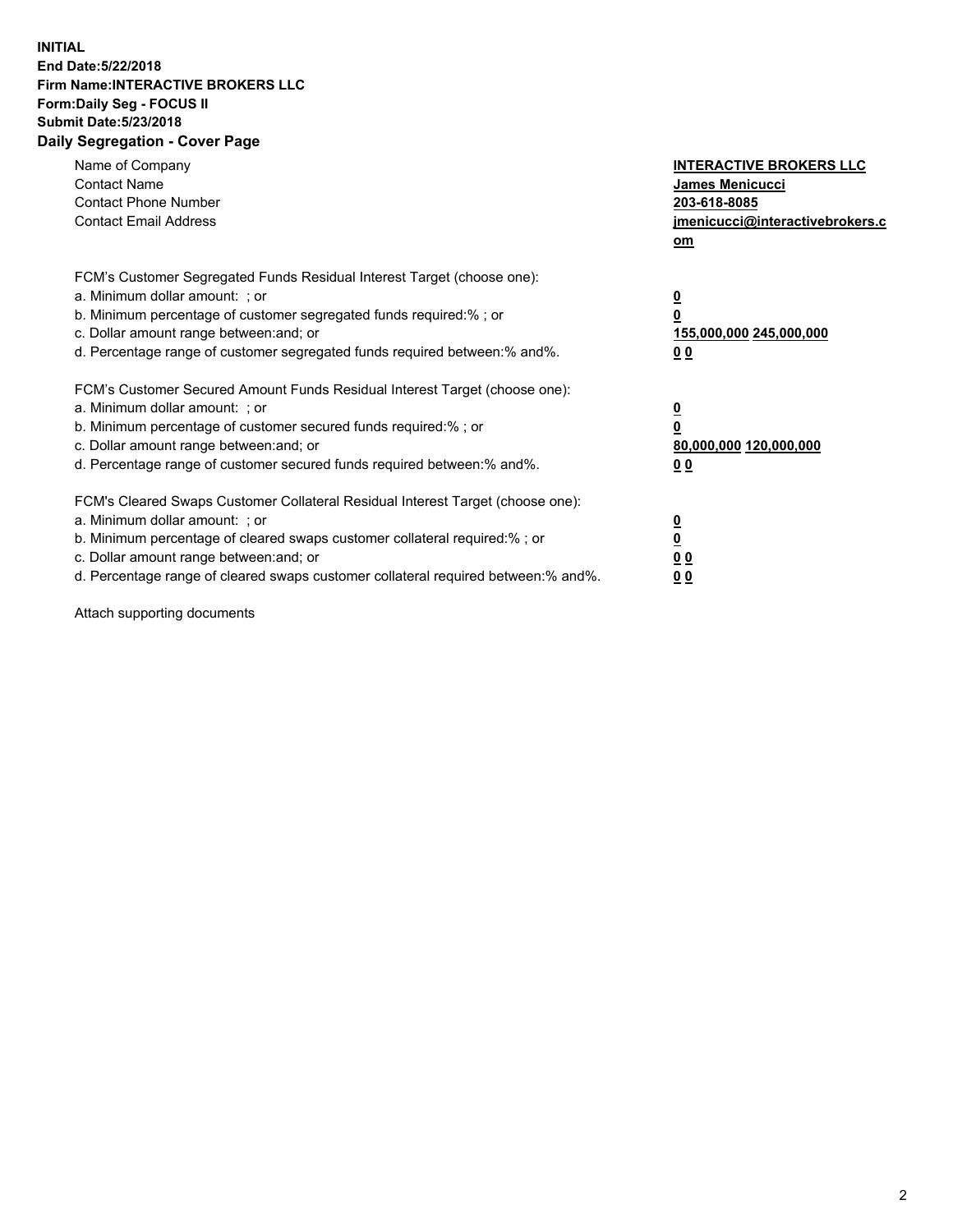## **INITIAL End Date:5/22/2018 Firm Name:INTERACTIVE BROKERS LLC Form:Daily Seg - FOCUS II Submit Date:5/23/2018 Daily Segregation - Secured Amounts**

|                | Daily Segregation - Secured Amounts                                                                        |                                   |
|----------------|------------------------------------------------------------------------------------------------------------|-----------------------------------|
|                | Foreign Futures and Foreign Options Secured Amounts                                                        |                                   |
|                | Amount required to be set aside pursuant to law, rule or regulation of a foreign                           | $0$ [7305]                        |
|                | government or a rule of a self-regulatory organization authorized thereunder                               |                                   |
| $\mathbf{1}$ . | Net ledger balance - Foreign Futures and Foreign Option Trading - All Customers                            |                                   |
|                | A. Cash                                                                                                    | 448,693,918 [7315]                |
|                | B. Securities (at market)                                                                                  | $0$ [7317]                        |
| 2.             | Net unrealized profit (loss) in open futures contracts traded on a foreign board of trade                  | 7,705,097 [7325]                  |
| 3.             | Exchange traded options                                                                                    |                                   |
|                | a. Market value of open option contracts purchased on a foreign board of trade                             | 223,405 [7335]                    |
|                | b. Market value of open contracts granted (sold) on a foreign board of trade                               | -44,764 [7337]                    |
| 4.             | Net equity (deficit) (add lines 1.2. and 3.)                                                               | 456,577,656 [7345]                |
| 5.             | Account liquidating to a deficit and account with a debit balances - gross amount                          | 6,576 [7351]                      |
|                | Less: amount offset by customer owned securities                                                           | 0 [7352] 6,576 [7354]             |
| 6.             | Amount required to be set aside as the secured amount - Net Liquidating Equity                             | 456,584,232 [7355]                |
|                | Method (add lines 4 and 5)                                                                                 |                                   |
| 7.             | Greater of amount required to be set aside pursuant to foreign jurisdiction (above) or line                | 456,584,232 [7360]                |
|                | 6.                                                                                                         |                                   |
|                | FUNDS DEPOSITED IN SEPARATE REGULATION 30.7 ACCOUNTS                                                       |                                   |
| 1.             | Cash in banks                                                                                              |                                   |
|                | A. Banks located in the United States                                                                      | 88,195,486 [7500]                 |
|                | B. Other banks qualified under Regulation 30.7                                                             | 0 [7520] 88,195,486 [7530]        |
| 2.             | Securities                                                                                                 |                                   |
|                | A. In safekeeping with banks located in the United States                                                  | 371,304,772 [7540]                |
|                | B. In safekeeping with other banks qualified under Regulation 30.7                                         | 0 [7560] 371,304,772 [7570]       |
| 3.             | Equities with registered futures commission merchants                                                      |                                   |
|                | A. Cash                                                                                                    | $0$ [7580]                        |
|                | <b>B.</b> Securities                                                                                       | $0$ [7590]                        |
|                | C. Unrealized gain (loss) on open futures contracts                                                        | $0$ [7600]                        |
|                | D. Value of long option contracts                                                                          | $0$ [7610]                        |
|                | E. Value of short option contracts                                                                         | 0 [7615] 0 [7620]                 |
| 4.             | Amounts held by clearing organizations of foreign boards of trade                                          |                                   |
|                | A. Cash                                                                                                    | $0$ [7640]                        |
|                | <b>B.</b> Securities                                                                                       | $0$ [7650]                        |
|                | C. Amount due to (from) clearing organization - daily variation                                            | $0$ [7660]                        |
|                | D. Value of long option contracts                                                                          | $0$ [7670]                        |
|                | E. Value of short option contracts                                                                         | 0 [7675] 0 [7680]                 |
| 5.             | Amounts held by members of foreign boards of trade                                                         |                                   |
|                | A. Cash                                                                                                    | 113,538,947 [7700]                |
|                | <b>B.</b> Securities                                                                                       | $0$ [7710]                        |
|                | C. Unrealized gain (loss) on open futures contracts                                                        | 756,934 [7720]                    |
|                | D. Value of long option contracts                                                                          | 223,405 [7730]                    |
|                | E. Value of short option contracts                                                                         | -44,764 [7735] 114,474,522 [7740] |
| 6.             | Amounts with other depositories designated by a foreign board of trade                                     | $0$ [7760]                        |
| 7.             | Segregated funds on hand                                                                                   | $0$ [7765]                        |
| 8.             | Total funds in separate section 30.7 accounts                                                              | 573,974,780 [7770]                |
| 9.             | Excess (deficiency) Set Aside for Secured Amount (subtract line 7 Secured Statement<br>Page 1 from Line 8) | 117,390,548 [7380]                |
| 10.            | Management Target Amount for Excess funds in separate section 30.7 accounts                                | 80,000,000 [7780]                 |
| 11.            | Excess (deficiency) funds in separate 30.7 accounts over (under) Management Target                         | 37,390,548 [7785]                 |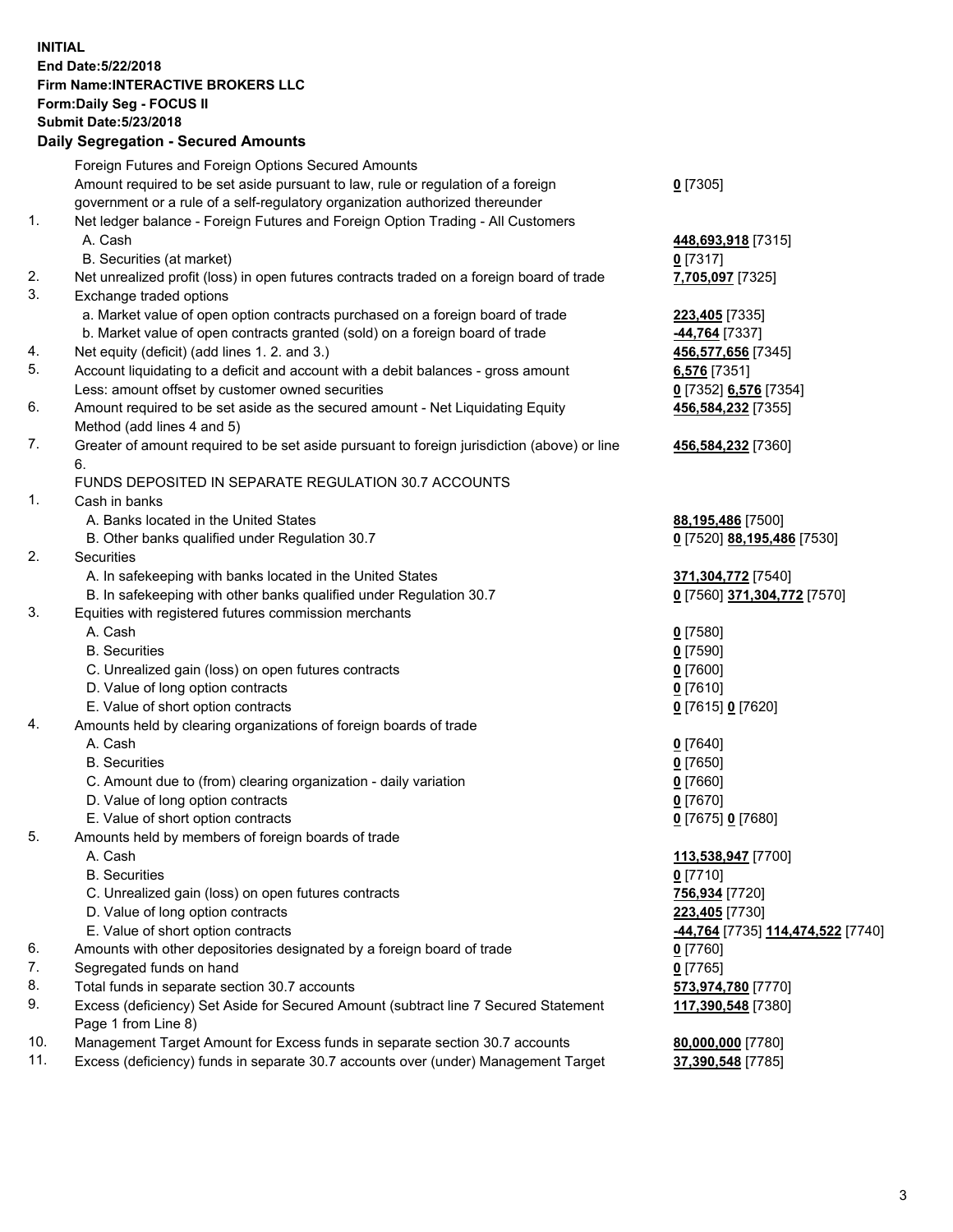**INITIAL End Date:5/22/2018 Firm Name:INTERACTIVE BROKERS LLC Form:Daily Seg - FOCUS II Submit Date:5/23/2018 Daily Segregation - Segregation Statement** SEGREGATION REQUIREMENTS(Section 4d(2) of the CEAct) 1. Net ledger balance A. Cash **4,072,901,021** [7010] B. Securities (at market) **0** [7020] 2. Net unrealized profit (loss) in open futures contracts traded on a contract market **67,545,328** [7030] 3. Exchange traded options A. Add market value of open option contracts purchased on a contract market **182,978,326** [7032] B. Deduct market value of open option contracts granted (sold) on a contract market **-181,404,643** [7033] 4. Net equity (deficit) (add lines 1, 2 and 3) **4,142,020,032** [7040] 5. Accounts liquidating to a deficit and accounts with debit balances - gross amount **155,524** [7045] Less: amount offset by customer securities **0** [7047] **155,524** [7050] 6. Amount required to be segregated (add lines 4 and 5) **4,142,175,556** [7060] FUNDS IN SEGREGATED ACCOUNTS 7. Deposited in segregated funds bank accounts A. Cash **736,876,105** [7070] B. Securities representing investments of customers' funds (at market) **2,492,313,335** [7080] C. Securities held for particular customers or option customers in lieu of cash (at market) **0** [7090] 8. Margins on deposit with derivatives clearing organizations of contract markets A. Cash **22,271,297** [7100] B. Securities representing investments of customers' funds (at market) **1,091,574,880** [7110] C. Securities held for particular customers or option customers in lieu of cash (at market) **0** [7120] 9. Net settlement from (to) derivatives clearing organizations of contract markets **6,128,813** [7130] 10. Exchange traded options A. Value of open long option contracts **182,856,417** [7132] B. Value of open short option contracts **-181,294,383** [7133] 11. Net equities with other FCMs A. Net liquidating equity **0** [7140] B. Securities representing investments of customers' funds (at market) **0** [7160] C. Securities held for particular customers or option customers in lieu of cash (at market) **0** [7170] 12. Segregated funds on hand **0** [7150] 13. Total amount in segregation (add lines 7 through 12) **4,350,726,464** [7180] 14. Excess (deficiency) funds in segregation (subtract line 6 from line 13) **208,550,908** [7190] 15. Management Target Amount for Excess funds in segregation **155,000,000** [7194]

16. Excess (deficiency) funds in segregation over (under) Management Target Amount Excess

**53,550,908** [7198]